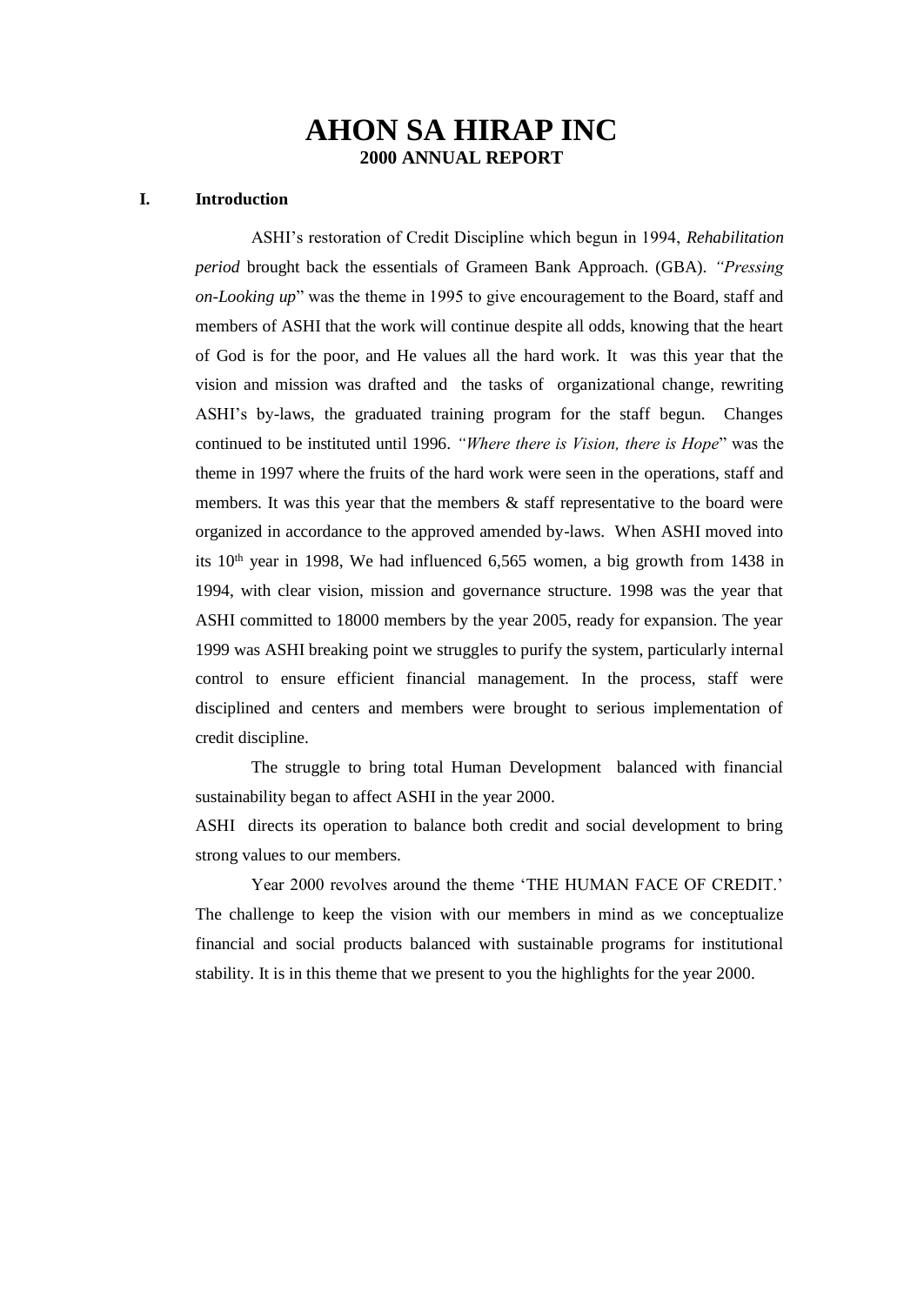#### **II. ACCOMPLISHMENTS**

#### **A. OPERATIONS**

### 1. **OUTREACH**



The trend in Microfinance Institutions (MFI's) is to push toward bigger outreach to attain sustainability in a shorter period of time. In many MFI's, the top management sets the targets & pushes branches to attain the set targets. For ASHI, targets were set based on the centerwise plans, which serve also as the basis for setting the target for the next 5 years. The graph shows that in 1999 we overachieved our target. However in 2000 we only achieved 98% of the target. At the close of 2000, ASHI membership reached to 8,340.



The above graph shows the branch targets and achievement for the year 2000. Rizal Central & Antique South Branches overachieved their target by 1% &5% respectively. The effect of economic crisis were felt by the branches around the Laguna Lake so that center meetings took longer to be able to collect 100% leaving less time for group formation.. The older branches had to prioritize loan supervision and loan utilization checks in order to secure good credit performance over and above forming new groups. Antique North Branch (ANB) encountered difficulty in forming groups because of the massive expansion of Cooperative Rural Bank which is funded by PCFC in the same area.. It is normal for a new branch like ANB which started only in Sept.1999 to encounter difficulty in group formation as they have to win the trust and confidence of people in the area. Since they had already released  $2<sup>nd</sup>$  loans & with 100% performance of the first 2 centers, they are optimistic positive that they will meet their targets in the year 2001.

Cooperative Rural Banks involved in microfinance have been a threat ASHI but our Social Development Programs and transparent transactions continue to be our competetive edge. ASHI is hopeful that year 2001 target outreach of 9,800 based on 5 year plan will be achieved even be over achieved. Based on branch centerwise plan, ASHI outreach will be 11,137 by the end of the year 2001.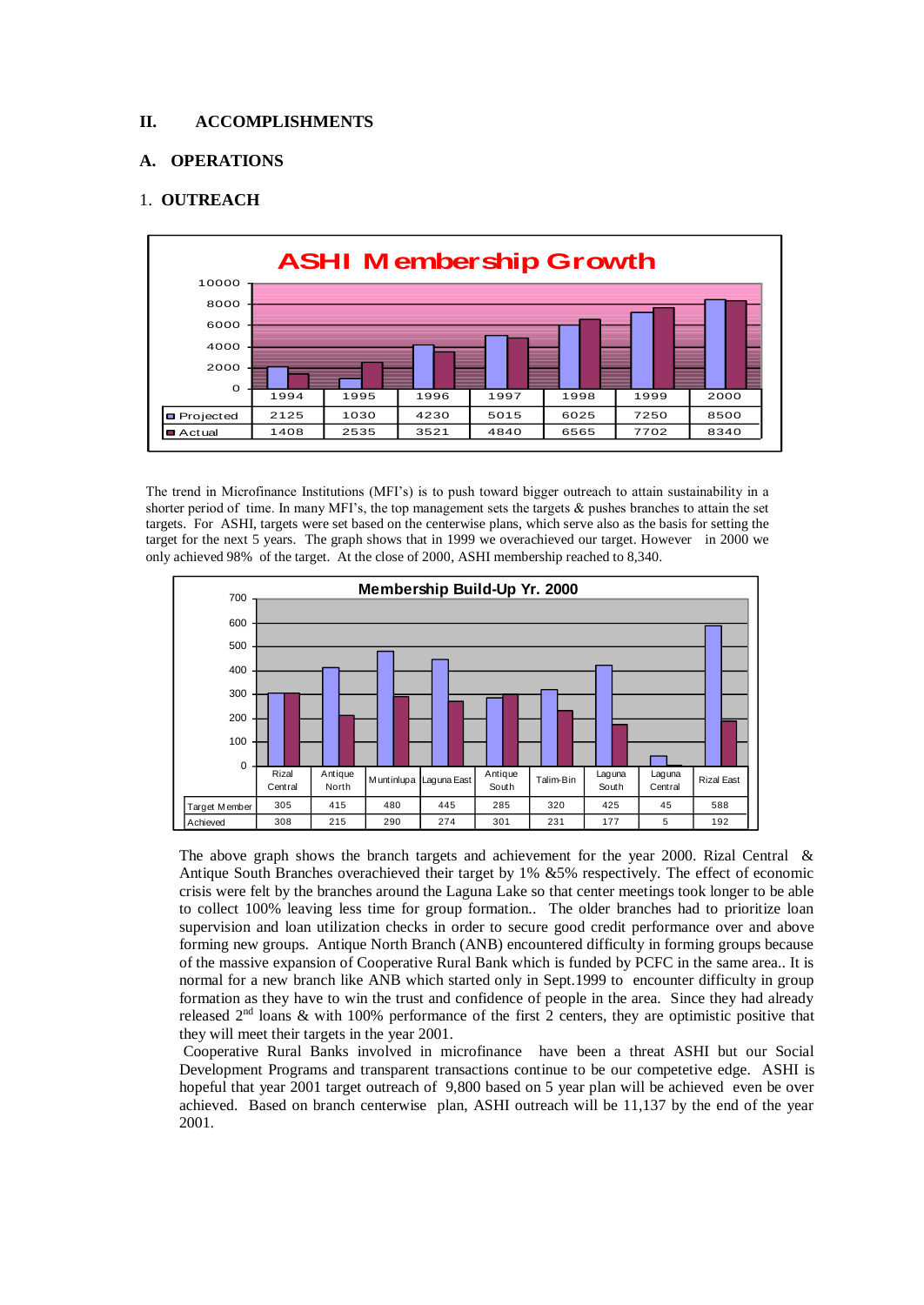

The graph above show that total membership & loanees of the 9 branches . A new branch was born this year Laguna Central. One group was recognized in December 2000. Laguna East have the highest membership, Antique South and Talimbin branch have over a thousand members

Below is the summary of ASHI's growth through the years, based on 1993 to year 2000 records.

| <b>Particulars</b>        | 1993  | 1994  | 1995  | 1996   | 1997   | 1998   | 1999    | 2000    |
|---------------------------|-------|-------|-------|--------|--------|--------|---------|---------|
|                           |       |       |       |        |        |        |         |         |
| <b>Net Members</b>        | 1,438 | 1,408 | 2,535 | 3,521  | 4,840  | 6,565  | 7,702   | 8,340   |
| Active Loanees            | 1,329 | 1,266 | 2,437 | 3,210  | 4,698  | 6,535  | 6,627   | 7,169   |
| <b>Active Savers</b>      | 1,329 | 1,266 | 2,437 | 3,210  | 4,698  | 6,535  | 6,627   | 7,169   |
| No. of Groups             | 334   | 303   | 516   | 793    | 993    | 1,409  | 1,489   | 1,730   |
| No. of Centers            | 93    | 77    | 114   | 143    | 176    | 231    | 263     | 283     |
| (in 7000 pesos)           |       |       |       |        |        |        |         |         |
| Loan Disbursed            | 1,079 | 2,200 | 4,101 | 20,212 | 34,799 | 63,294 | 100,492 | 149,907 |
| Loan Outstanding          | 3.814 | 1,536 | 3.709 | 3,279  | 9,260  | 13,640 | 20,354  | 28,200  |
| Ave. Loan/per member      | 3     | 4     |       | 6      |        | 10     | 15      | 21      |
| <b>Compulsory Savings</b> | 350   | 262   | 461   | 917    | 3,272  | 5,376  | 10,716  | 13,017  |
| <b>Voluntary Savings</b>  | 0     | 29    | 93    | 124    | 301    | 287    | 392     | 333     |
| <b>Other Savings</b>      | 87    | 22    | 71    | 204    | 212    | 448    | 31      | 34      |

## **2. Savings Mobilization**

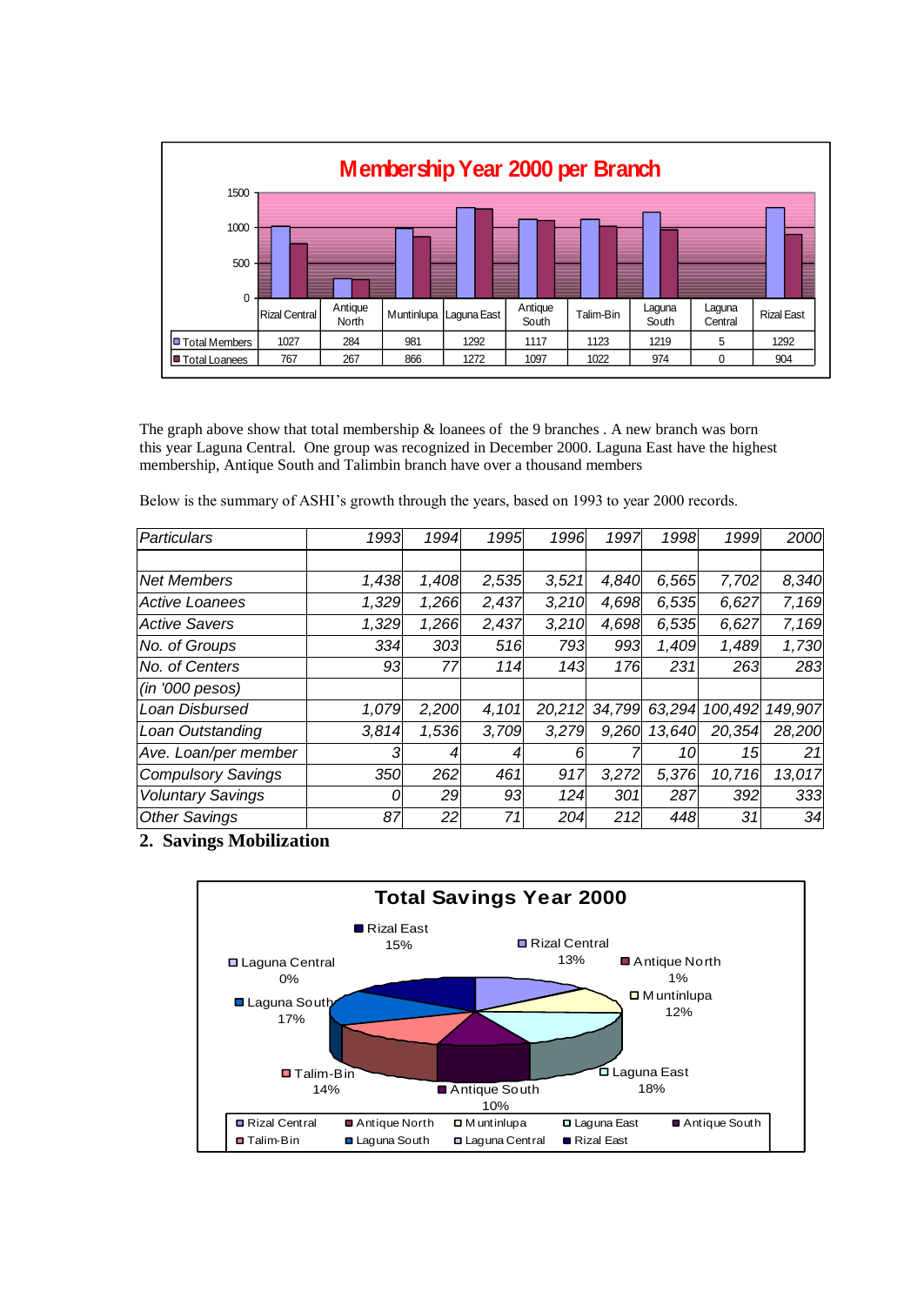The impact evaluation conducted this year for ASHI by PHILNET & CASHPOR revealed that 96% of the members save but not with ASHI. Most keep their money in their homes. Nobody has savings large enough to be used for any significant investment either their business or in house improvement or even to buy house appliances. The findings in the impact evaluation on Savings is now the major concern of ASHI.

At the close of 2000, total savings of ASHI was 13,017,493.01 Laguna East (LEB) contributed 18% and the rest of the older branches have almost equal share. ANB being the newest branch contributed the lowest 1%. ASHI is positive in the 2001 that saving habits will improve through the Kabalikat Microinsurance Savings Benefit Program which will be launched at the opening of center meetings on January 8,2001.

## **3. LOAN PORTFOLIO**

## **3.1 Loan Outstanding**



For the year 2000 ASHI projected the amount of P28,189,200 and have achievedP28,169,375.25 .03% overachievement. The Branches that have achieved their targets in Loan Outstanding are Rizal Central Branch, Muntinlupa/San Pedro and Laguna East. ASHI targets P36,294,091.04 Loan Outstanding by the year 2001.

## **3. 2 Portfolio At Risk**

The best measure of credit performance of MFIs like ASHI is Portfolio Quality as measured by Portfolio At Risk (PAR). PAR measures the health of the most important asset of the MFI. ASHI uses Aging of Arrears to spread the risk as to age of the loan. Beginning 2000 the following of percentage were applied on the respective age of missed payments:



 $\bullet$  1-30 days - 10%; 31-90 days 25%; 91-180 days-50%; over 180 day-100%.

Laguna East and Antique South branches have maintained healthy portfolios since they started. Rizal East (former Jalajala )branch's PAR decreased from 13% to 9.6%, Rizal Central Branch (former Morong Branch) also decreased their PAR from 2.05% to 1.41% without writing off the bad debts. The Centers in Morong have been very cooperative in paying back the past dues of former members. The current members took upon themselves the responsibility of cleaning up the record through fund raising effort to settle past dues 2001 is the year they target 0% PAR. For Muntinlupa, the increase from 5.59% 1999 to 6.33% in 2000 was due to record keeping. The updating of records this year revealed the true figure of past due. Laguna South had not resolved their problem with one center that their PAR remained the same.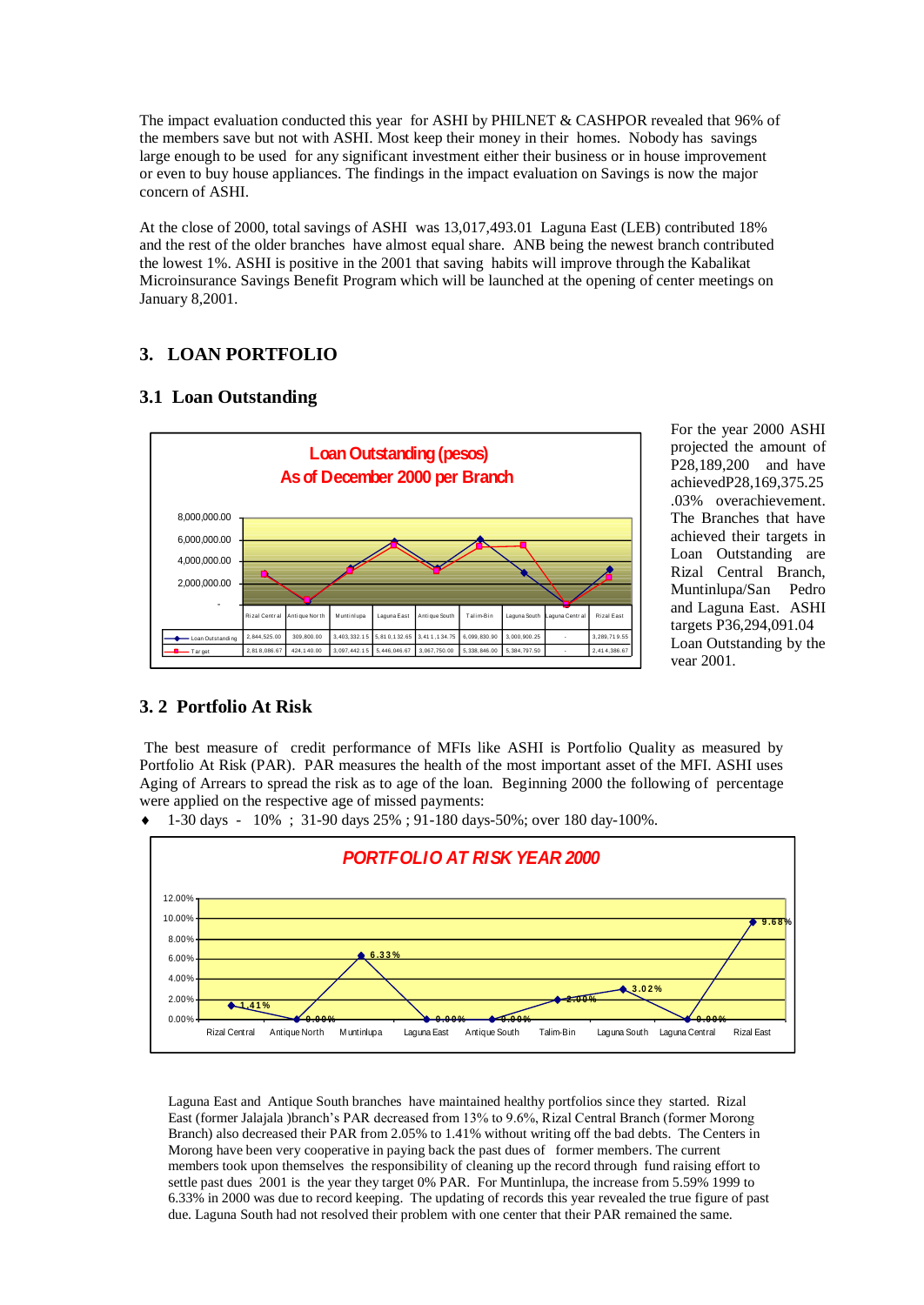The increase in PAR of Talimbin from 1.57% in 1999 to 2.00% in 2000 was due to the typhoon Senyang that have destroyed many projects particularly in the island. Currently, the Talim island's fishing projects is suffering, the credit discipline also in the mainland deteriorated not because of the projects but due to lack of poor peer support. The management is looking closely at the management of the branch and is currently drafting action plans to prevent possible crisis.

The branches are working hard to prevent increase in the portfolio at risk and does not leave the centers without 100% collection to prevent arrears and much more not allow loans to become past due. ASHI's end of the year 2000 PAR is 2.79 % which was lower than 3.31% for 1999

## **3.3 Repayment Rate**

Another important measure of portfolio quality is the repayment rate which reveal the efficiency of collection. At the close of the year 2000, the repayment rate of ASHI was 97.33%. Repayment for 1999 was 97.88% higher than 2000 because of 0.53% of Rizal East. Branches that have maintained 100% repayment were Laguna East and Antique South while those who had maintained between 98.5% to 97% repayment wereTalimbin, Rizal Central & Laguna South Branches.



## **3.4 Behind the HEALTH OF LOAN PORTFOLIO**

 Laguna East has been consistent in maintaining 100% repayment, 0 % portfolio at risk since 1994.. The health of the portfolio can be attributed to the strong social development programs. Over and above the branch was very thankful to have dedicated staff and active members who have grown to love the work and dedicated their lives to ASHI's vision & mission. Well-trained and empowered center chief have been helping in the resolution of conflicts in other centers. Monthly center chief workshops, which are held in different center halls have been very helpful in fostering unity and sisterhood among the members. Good staff relationship within the branch inspired everyone to make the work not a burden but a joy and privilege.

Talimbin is facing growth pains in terms of balancing expansion and center maintenance. The distance between the island and the mainland has affected staff visit to the projects of the members particularly in the island. The staff are now faced with increasing arrears. The branch had remedied the situation by transferring all the records of members in the island to a sub-office located in Janosa while maintaining office in the Binangonan mainland.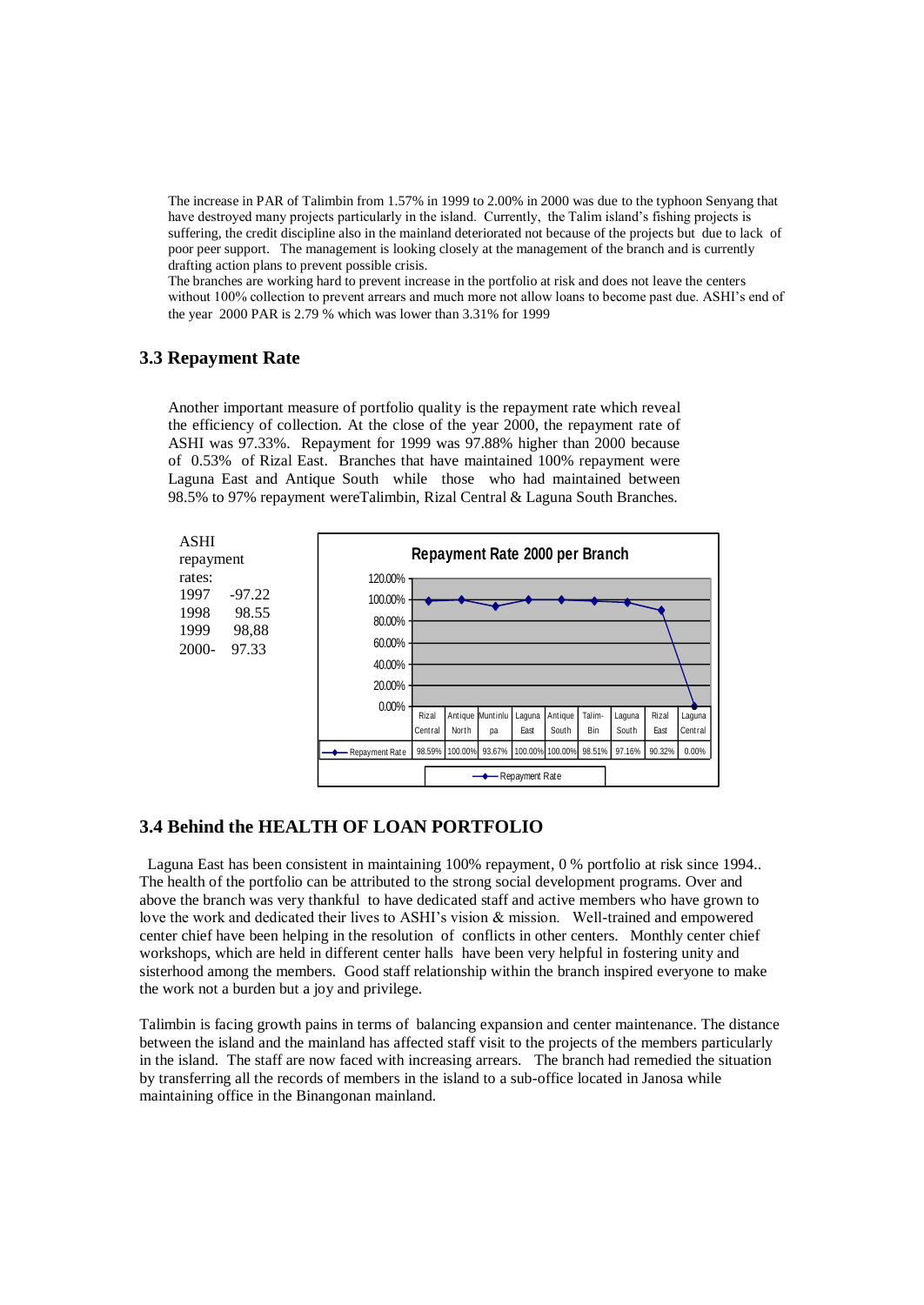Rizal Central (Morong) branch had maintained 100% collection rate and had worked hard so as to abort any increase in the 4 year old past due accounts, which they target to be settled by the end of the year. Behind the good performance, as in the other branches are the staff who own the vision and mission of ASHI. The leadership of this branch and the staff continue to apply the trainings in leadership at the branch level down to the center. The branch has been able to transfer leadership concept they learned from training on to the members in the centers. The staff  $\&$  members work as a team.

A 10 year old Rizal East (Jalajala) branch began to see improvement in the status of the centers. Sipsipin Sampalucan & Bagombong had been revived. Many members with past due accounts are beginning to show signs that they want to start again. There are now 49 centers of which 32 active and 17 still need to be activated bringing good members back to the groups again. The adjustments of the staff assigned in the new centers, as the result of regular rotation, affected loan releases. However, the branch continues to address the problem of delays in the processes. The branch needs to develop more social development programs to continue to motivate the members to come to center meetings. bea Thet 9.68% portolio at risk, of which 60% is 3-6 years old loans presents the major problem for the branch.

Antique South Branch is the new name given to ASHI-EGRP, this eliminates the project name EGRP 1. The strategy of the saturation of the centers bore much fruit. Staff efficiency has improved together with new loan products such as educational loan and house repairs loan. Many members had been motivated to continue their good performance while new members joined as a result of good modeling of the current members. Behind the excellent performance of Antique South Branch are the staff who continue to carry out social development programs as well as the empowerment of the members through leadership workshops. This performance had been the source of encouragement of the entire region as the program of ASHI is anchored on the regional development of the areas costal resource management & sustainable crop and livelihood industries.

### **4. Social Development**

One of the big highlight in this year's social development program (SDP) has the Hiyas ng ASHI program. This is over and above the usual development programs undertaken by the branches such as clean and green, tree planting, sportsfest, center chief leadership activities, team building for group leaders & dialogue with the members per branch. Hiyas ng ASHI formerly called Mrs. ASHI started as a pageant held to raise funds for center needs and sometimes just as the personality development component of branch SDP. Hiyas ng ASHI program was born in view of the coronation of National Hiyas ng ASHI during the  $12<sup>th</sup>$  General Assembly last December 12,2000.. The purpose of the program is to be able uplift the role of members as wholesome and responsible women, wives, mothers and citizens. The chosen winners should be able to work together to carry out projects that will uplift the concept of being an agent of change; awareness and involvement in the issues of society  $\&$  role modeling in the center and groups in terms of discipline, industry, hard work, patience and unity. The candidates visited Correctional Institute for Women & interviewed the staff of Women Crisis Center. These visits allowed the contestant per branch exposure to the realities of life. The reflection after the visit brought them to appreciate their conditions and offer prayers for those women in prison. This program is in the incubation stage,he intention is to initiate projects undertaken by Hiyas ng ASHI in line with the basic purpose stated above.

## 5. **Head Office Services to the members**

One the greatest achievement in lifting the dignity of those we serve in issuing to them permanent Identification Card ID number as full-pledged members of the institution. This was launched January 2000, as pledge to secure their membership to the organization. This is personally signed by the President and laminated in the office and issued to the members after GRT. This is also affirm their regular membership to the organization. It was perfect timing to organize the ID numbers as it was used as reference number during the impact evaluation held last March 2000. Most of all as ASHI develops the Management Information System, the ID numbers shall be the data entry reference for all the data base entries.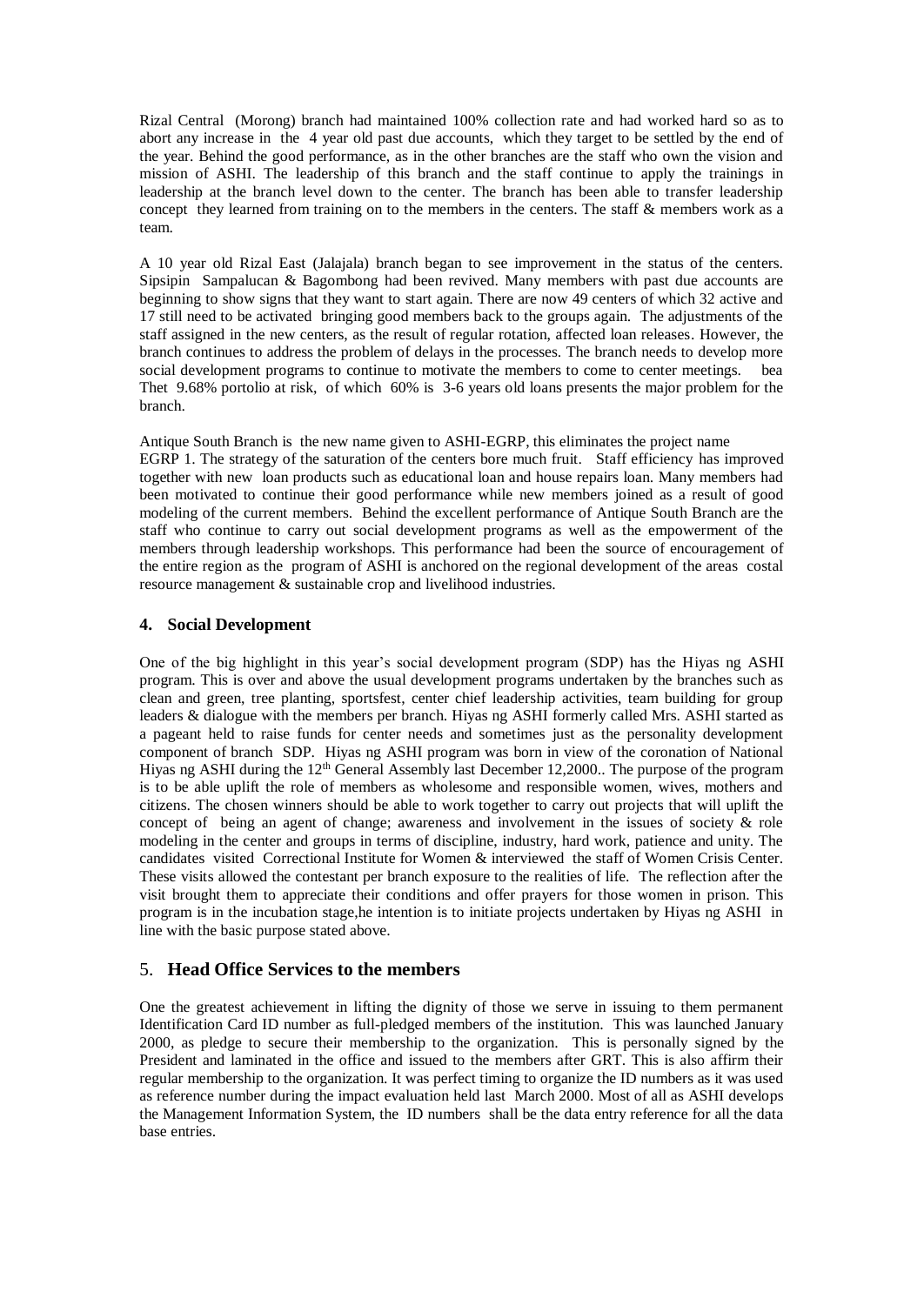#### **6. Calamity Loans for victims of typhoon Senyang**

Last November 3, 2000 typhoon Senyang hit and devastated many parts of Luzon. The heavy downpour caused severe floodings especially those areas near rivers and lakes where majority of ASHI members were resident. In Laguna East alone, 40 out out of forty three centers were affected, Members in 15 centers in Rizal East and 5 centers in Rizal Central and 21 centers in Muntinlupa/Alabang & San Pedro Branch.including some members in 20 Centers of Talimbin. Approximately 1.5 m pesos was released for calamity loans used to restore the projects and repair their damaged houses. Relief goods were also donated by Antique North and South Branches. This shows real spirit of unity already present during times of need. It was unfortunate that three members namely Rosalinda Ortillo (Antipolo), Susana Biado (Pilillia) & Versita Bolaccia (Tanay) were reported to have lost their lives under Senyang's fury.

### **B. STAFFING**

- 1. Staff Training and Development
	- 1.1 In-House training
	- a. Gender Awareness seminar
	- b. New Staff Training Workshop
	- c. Accounts Officers Training on Bank Reconciliation & Financial Statement Preparation
	- d. Workshop on Work Progress & Aging report per branch
	- e. Workshop on Center Wise Planning per branch
	- 1.2 Outside trainings
		- a. Repayment & Rehabilitation Training workshop attended by Grace Garcia-Branch Manager, Rizal East Branch
		- b. Workshop on Personnel Policies; Planning & Monitoring attended by Ronilo Detera, Area manager, Laguna/Metro Manila
		- c. Workshop of Microfinance Standards for Board members, attended by Fr. Sean Connoughton
- 2. Personnel status at the close of the year 2000
	- 1. Area Managers 3
	- 2. Branch Managers: 7 regular and 1 Trainee
	- 3. Accounts Officers: 4 regular and 4 trainees
	- 4. FCO: 36 regular & 3 trainees
	- 5. Head Office Support Staff: 5

ASHI had 60 staff at the close of the year 2000. Two staff were terminated due to malversation and one staff was forced to resign due to failure to fulfill to account for the loss of funds expected in the position of account officer.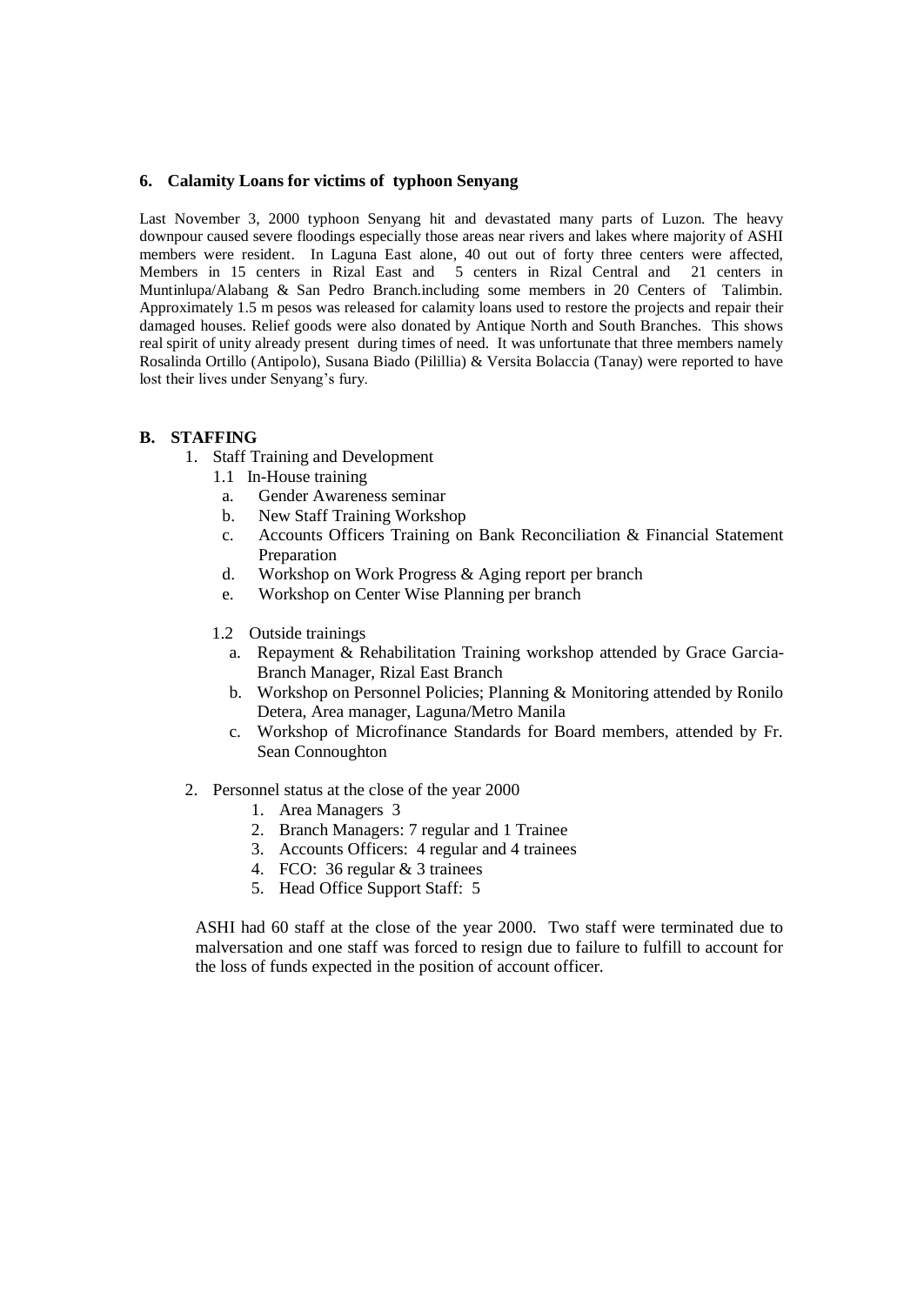#### **C. FINANCIAL MANAGEMENT**

#### **1. Performance Ratios**

The coalition for Microfinance standards now Microfinance Council has introduced the 8 indicators which are endorsed to all serious microfinace practitioners including Ahon Sa Hirap. ASHI had introduced 5 indicators for the branches to be able to monitor their perfomance namely; Outreach, Portfolio At risk, Repayment Rate, Operation Cost Ratio, Operational Self Sufficiency. The remaining three indicators, Financial Self Sufficiency, Capital Adequacy & Leverage are used for the Head office to Monitor entire ASHI performance. Aside from the 5 indicators form the coaliton, we have included ratio of Cost of Unit per money lent, Portfolio per field Officer & for the entire ASHI we added Return of Performing asset.. See Annex A for ASHI performance Ratio 1997-2000 years.



Operational Self Sufficiency (OSS) measure the degree by which the MFI is able to cover all operational & administrative cost including Loan Loss Provision by their revenues. The graph shows the increasing trend in ASHI's self sufficiency until 1998. However, it begun to decrease beginning 1999 and begun to increase again in 2000. The decrease in 1999 was due to personnel costs incurred in opening Antique North Branch. The trend will again increase as ASHI expand the outreach, eventually increase revenue to cover costs. This means the 16% of all the costs were still covered by grant.

#### **D. IMPACT EVALUATION**

*The impact evaluation and training took place over a period of three weeks from mid-March to 8 April, 2000. It was carried out by the CASHPOR-PHILNET team led by Helen Todd, working with ASHI staff and Executive Trustee, Mila Mercado-Bunker, and coordinated by the AIMS technical consultant, Dr. Carter Garber. The evaluation used the five AIMS tools: two quantitative, including the client survey and exit interview; and three qualitative, including focus groups to ascertain client satisfaction and empowerment, and in-depth interviews on loan use and savings.* 

The following were the summary results of the practitioner-led impact evaluation.

#### *1. Findings on Poverty Reduction*

*Five years ago Talim was the poorest of the three communities studies with 81% clients are in the Very Poor Category, followed by Laguna South with 78% very poor and Laguna East wint 68%. Today Talim is the last poor, with only 8% still very poor and 30% no longer poor. Laguna East is the next also with \* % still very poor but only 18% no longer poor. Laguna South is the poorest of the communities today with 25% still very poor. Fifty One ( 51%) of the total sample of 416 clients have progressed from very poor to moderately poor and 21.7% have come completely out of poverty. The exits survey shows that members who left the program benefited from being members of the groups, their problems are with specific features of the group lending which has connection between individual personal crisis such as illness and business loss. The institution is now faced with the big challenge of developing a product that will secure sudden crisis such as illness, death , disability & insuring the future for the older clients particularly those who have moved from very poor to moderately poor conditions.*

*ASHI has moderately low level of 'leakage' to the non poor at point of entry. Only one of the 152 cases sampled was found to have been not poor when she entered the program. In fact three out of*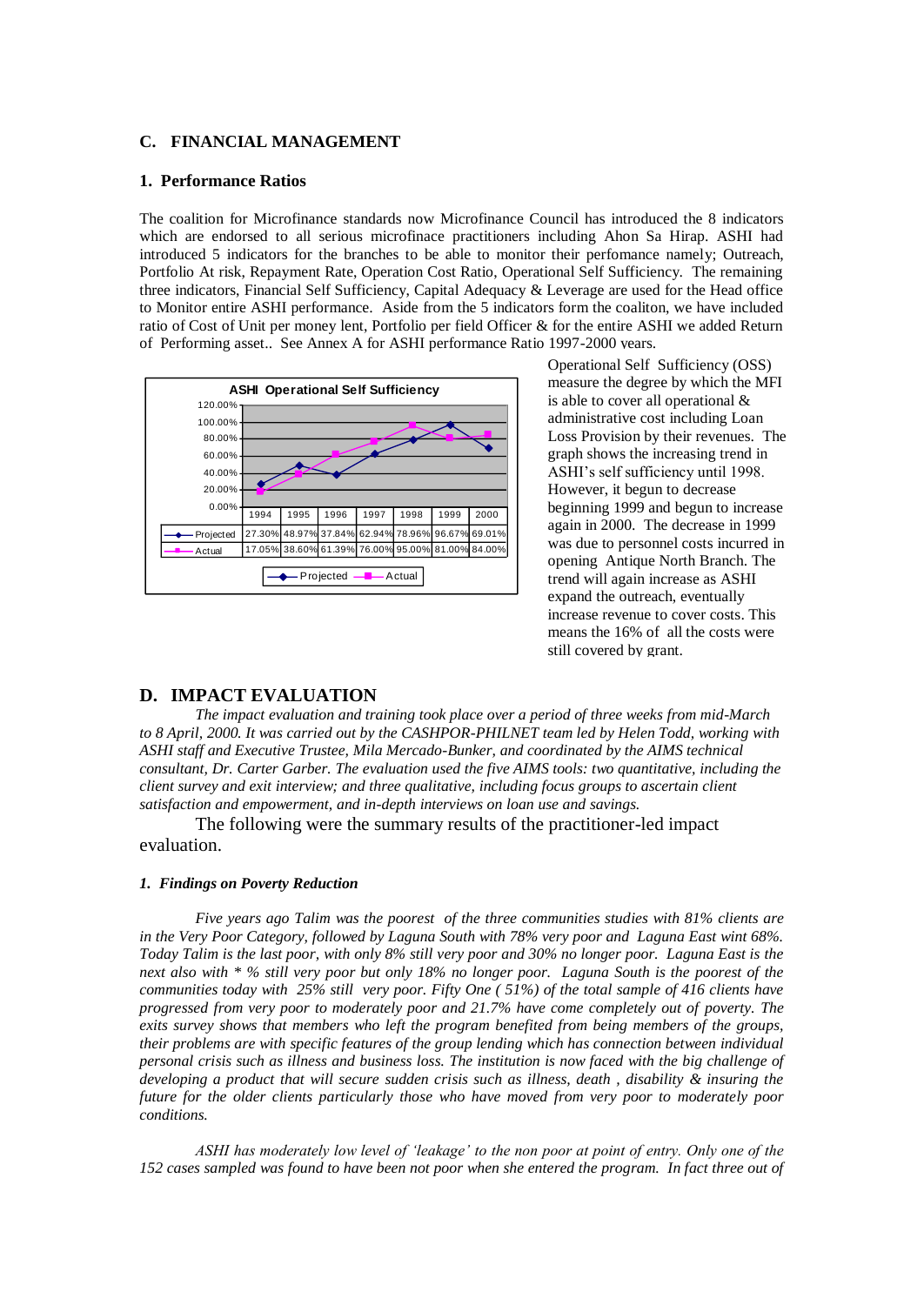*4 ASHI clients at entry were amongst the poorest. And ASHI has had comfortable succcess in assisting most of its clients to move from being Very Poor to Moderately Poor. This is an important Achievement. However as yet fourth loan cycle and above only about a fifth of the client have come out of poverty. The main reasons for this appear to have been a limitation on the amount that could be borrowed even by the best clients little access to loan funds. ASHI has already acted to increase the amounts that can be borrowed bhy the clients, and actual borrowings and loans outstanding are rising.* 

#### *2.Findings on Client Satisfaction*

*The Client Satisfaction Tool's purpose is to determine what the clients like and dislike about program products and services. In addition, it solicits their suggestions for improving the program. Through focus group discussions clients were afforded the opportunity to provide feedback and participate in the process of fine-tuning the program in order for it to respond better to their needs.*

*It was clearly explained during the sessions that while management considers their opinions to be a significant and important component in making improvements to ASHI's programs and services, changes could not be expected to happen right away and that it may not be possible to implement some of the changes they request. The role of the facilitator and the assistant was merely to draw out the opinions of the clients on their experience regarding ASHI's program. It is also noteworthy to mention too that despite the many criticisms and complaints made during the sessions, the atmosphere was that of eagerness to share their experiences with the program and their anticipation of the improvements that will be made for a continuous and more satisfying partnership with ASHI.*

#### *2.1 Group Fund Savings*

#### *Client Satisfaction*

*The focus group session results show that this service is highly appreciated as it provides them a source of ready money for emergency purposes. They say borrowing from the funds is fast and that it is easy for them to make small weekly payments at low interest. One group mentioned that it is a convenient way of saving for the rainy days through the "forced savings" system. The great majority note that through this service, their group funds have been increasing.*

#### *Client Recommendations*

- *Allow more than one to borrow at a time especially if it is for emergencies.*
- *Allow loans from the Group Fund Savings to be used for other immediate cash needs.*
- *Do not require doctor's prescription, medical certificate, or receipts of medicines purchased before funds are released.*
- *Hasten the process of releasing amounts being borrowed.*
- *Increase the amount that can be borrowed.*
- **Reduce or eliminate altogether deductions from the general loans and interest on loans from the** *Group Fund Savings.*
- *Accept partial or incomplete weekly payments.*
- *Allow full return of member's share (contributions and interest) upon leaving ASHI.*
- *Reduce or eliminate altogether the Salamat Fund. (This recommendation garnered the highest number of responses in the Impact Survey – 23.6%, while the next highest response only got 10.1%).*

#### *2.2 Credit Services (general loans)*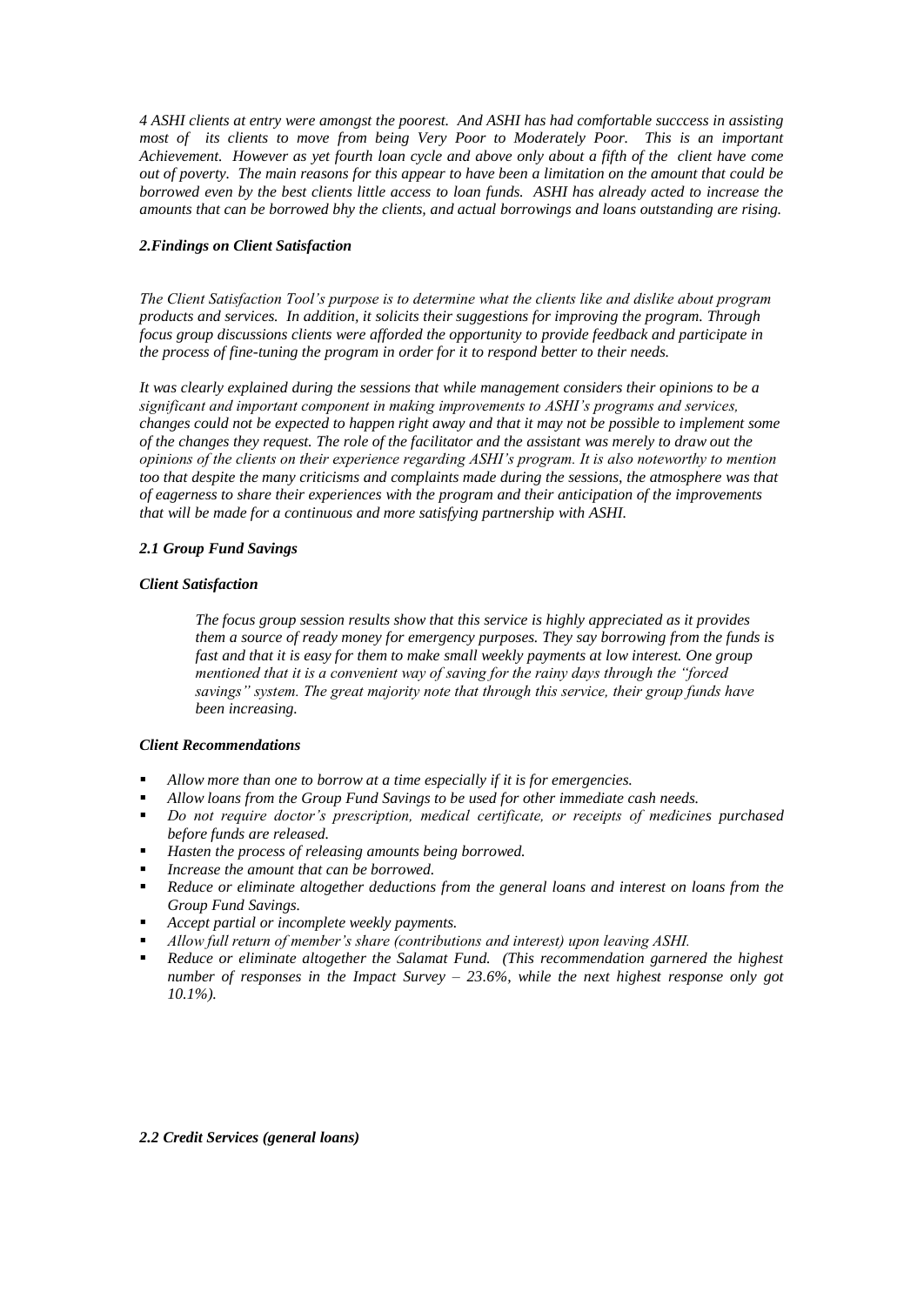*The following presents the opinions expressed by the clients by tracing the major steps they underwent from the time they joined ASHI to the point where they obtained their first and succeeding general loans.*

#### *Client Satisfaction*

*Group Formation ASHI's clients say that they like being grouped with others who have confidence, discipline and unity. They appreciate that they are allowed to choose their group mates. Invariably they choose those they personally know, trust and can count on to help each other.*

*CGT / GRT ASHI's clients liked the CGT particularly because this is where they learned about ASHI's policies and procedures. Secondly, since joining ASHI their socialization skills have improved and they enjoy time they spend with other members of the center. They put a lot of value in the way they developed their virtues in discipline, industriousness, perseverance and self-confidence because of ASHI's program. They commend ASHI's for weaning them away from usurious moneylenders particularly the "bombay" or "five-six". In addition, because of the capital they were able to borrow, they were able to improve their business skills.*

#### *Group Responsibility*

*Attendance What they like most is when there is complete and prompt attendance during center meetings. They enjoy socializing with each other and participating in the open discussions and transparent transactions during their weekly meetings. Having only one-hour meetings every week is appreciated and praying is also mentioned as a good practice.*

*Payments The majority of clients like the easy weekly payments they have to make. The low interest charged on their loans comes second mention together with when everybody is able to make complete payments during weekly center meetings. They also mention that they like the policy of not requiring collateral on their loans, developing the discipline of paying what they owe, learning to be frugal, and the habit of saving.*

*Projects They comment that they appreciate the opportunity to earn extra money for their families from their projects. They like it most when everybody has an on-going project and*  when all of these are doing well. In addition, they say that they like it when everybody is *monitoring each other's project. And, they value the experience they gain from running their businesses.* 

*Credit Rating In order to get good credit ratings, which they strive for, they like it when the members always have complete payments. In addition, having good projects is also valued. Next to these, they mention meeting the requirements of attendance and group unity as important for them to get good credit ratings. They also mention that it is good that their husbands have to know about their loans and they like the need for interviews.*

*Loan Release The thing they like most is looking forward to the release of their loans to capitalize their business. Loans not requiring any collateral but on trust alone is the second thing they like most. The next is being able to borrow increasing amounts and being able to have three kinds of loans at the same time. They appreciate that the loan ceiling of the first loan has been increased and being lent only what they can afford to pay. They say they like it when loan proposal forms are handed out earlier and when their releases are fast. One mentioned that she liked being able to go to the bank* 

*Related FindingsData from the Impact Survey of current clients show that the three aspects they like most with ASHI's program are: (1) it's easy accessible services, (2) a steady source of working capital, and (3) not requiring collateral or guarantors. Similarly, former clients who were interviewed for the Client Exit Survey said that the things they liked most about ASHI were: (1) the source of capital without collateral, (2) its low interest loans, and (3) its easy payment terms.*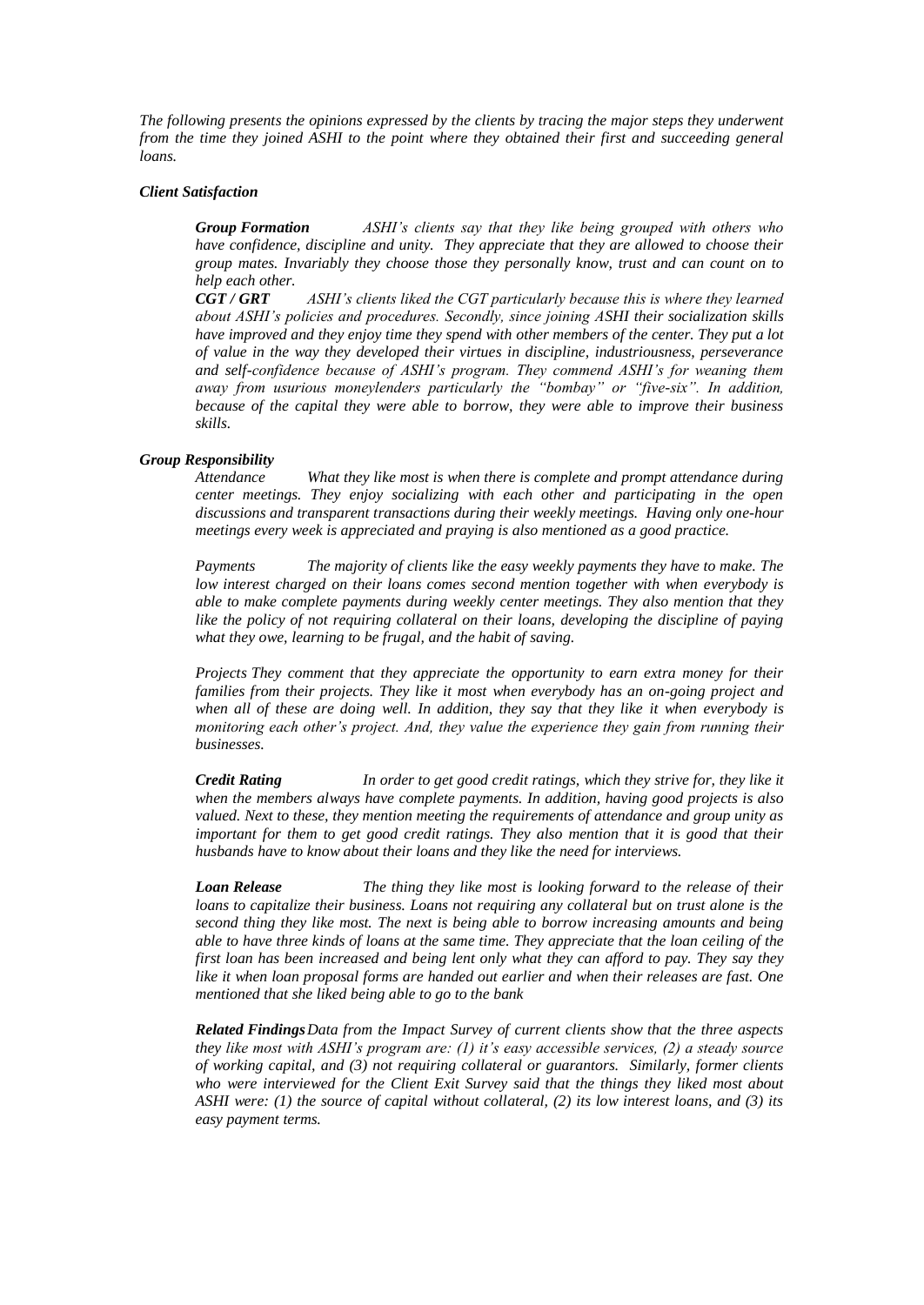#### **3. Management Initial Decisions for Change Based on Findings in the Impact Evaluation**

The five tools implemented did not only evaluated the impact on the clients but also served as a reflection of the entire operational structure. In view of the foregoing results and findings, ASHI will need to act on the following areas.

- 2.1 Policy & Governance
	- 1. Evaluate the Policy on Salamat Fund 1& 2
	- 2. Evaluate the staff performace at the field level from the Area Managers to the FCO to improve the quality of services.
	- 3. Evaluate the communication process from the Area Managers to the Branch Managers and FCO
	- 4. Evaluate the participation of the center chief, group leaders in the decision making process of their respective groups and center
	- 5. Seriously consider more attractive savings packages for the members
	- 6. Make innovations for loan products
	- 7. Hasten study of Insurances for the member
- 2.2 Staff Training and Development

The evaluation of the exit clients on staff partiality is one the serious matter we will address through improving our customized training program for FCO, Branch Managers and Area Managers.

- 2.3 Operations
	- 1. Conduct a thorough review of the CGT & GRT Process
	- 2. Validate findings on Group Fund Loaning Policies and revise the policies if necessary.<br>3. Seriously look into Loan Approval Process, thoroughly discuss the delay and immediate
	- Seriously look into Loan Approval Process, thoroughly discuss the delay and immediately address backlogs. Consider authority limits for middle managers.
	- 4. Conduct dialogue with the branch managers and area managers for immediate dismantling of bureucracy in the whole operational process to simplify all processes. This will be done during the Ist Quarterly Planning & Evaluation.
	- 5. Evaluate the credit rating system computation, process.
	- 6. We will adapt the Client Satisfaction, Empowerment & Loan Use & Exit tools for our clients.
	- 7. Validate findings on Group Fund Loaning Policies and revise the policies if necessary.
	- 8. Seriously look into Loan Approval Process, thoroughly discuss the delay and immediately address backlogs. Consider authority limits for middle managers.
	- Develop the microenterprise program for the ASHI 2 & 3 Loanees.
	- 10. Network with other agencies for training on alternative livelihood program for fishing villages.

## III. **PLANS & PROGRAM FOR THE YEAR 2001**

- 1. Social Development Program ASHI will seriously look into institutionalizing the programs by assigning one staff per area to concentrate on this area of planning under the ACT-ASHI cooperation program plan for 2001-2005. For the year 2001, Antique will be the pilot area, capitalizing the linkage with ANIAD foundation for the program.
- 2. Micro-insurance Savings Benefit Program: We will encourage more savings by giving higher interest rate for those who will save in the program. Explore partnership with Philhealth Insurance Corporation for enrolment of members for added health savings package. Matching savings package will be explored under Benevolent Investment Scheme. Health benefits will be added to the savings package, to be discussed with members as an agenda for the year-round scheduled dialogue with members.
- 3. Management Information System: Year 2001 will mark the institution of complete MIS system in at least 2 branches. Customization and Trial will be undertaken by July 2001 in coordination with Grameen Bank Communication in Bangladesh.
- 4. Outreach & Portfolio We are targeting 2,797 new members which will bring our membership to 11,137 by end of 2001. An addition of 8,124.715.76 loan outstanding for the year 2001,